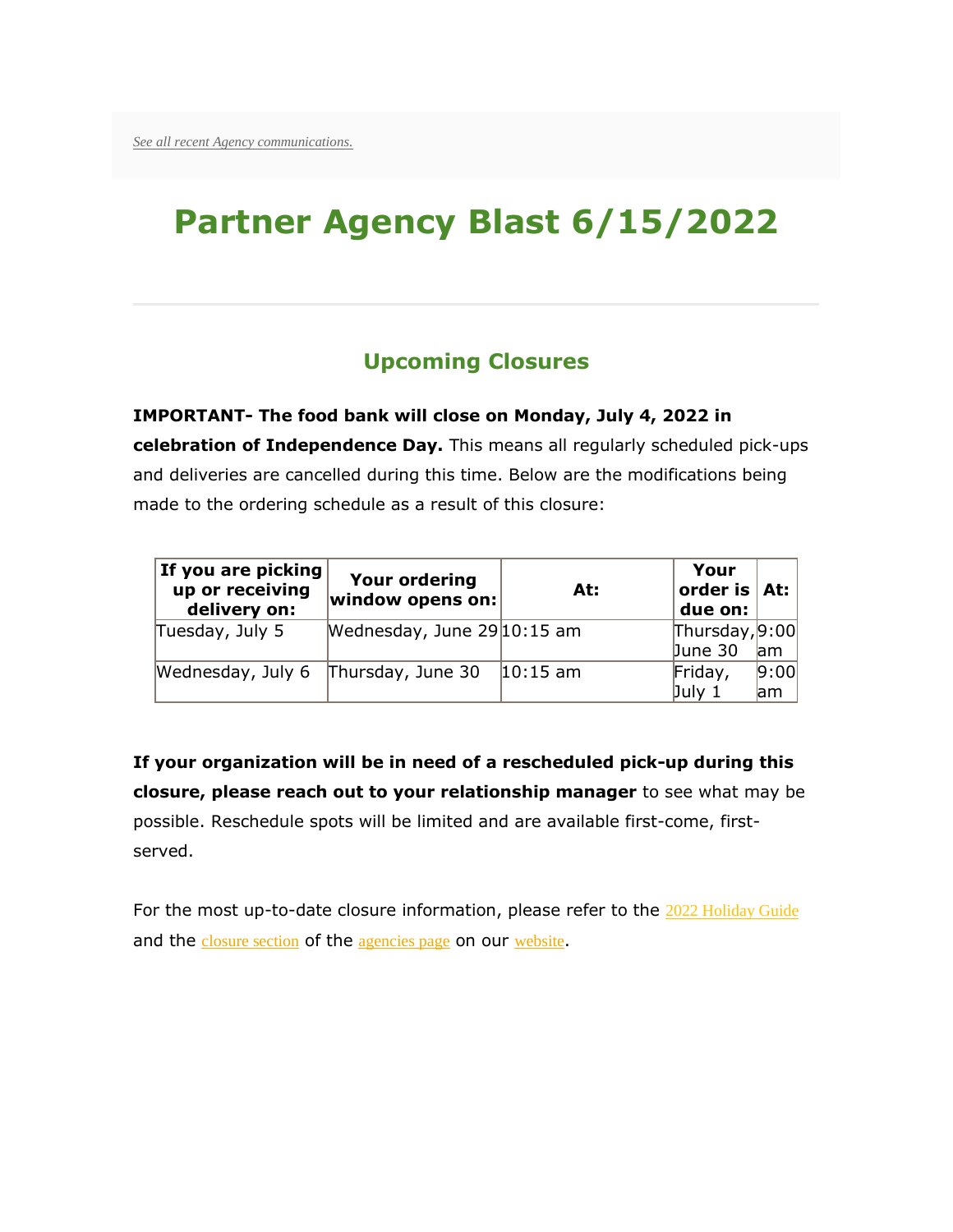

## **Large Quantities of Food and Household Products— Interested Partners**

If your agency has the ability to receive and distribute large amounts of food, including produce and shelf-stable, and household products, we want to know! Please fill out [this form](http://cafbtx.convio.net/site/R?i=qn-xJWjO2Fk7JbjjzdWRz0Oz6LBKPCQyiPa8a9ZXhEvwbS3Mcaf3iQ) to opt in to receive notifications from CTFB when large quantities of product become available. We will send notifications via email, text, or phone call to inform agencies of available product type and quantity, with a request that agencies respond within a short time frame regarding their ability to receive the product.

- Products may include various sizes and quantities of pallets, totes, boxes, crates, or loose items ranging from five pallets to full truckloads.
- Partner Agencies may need to sort, waste, or organize mixed products prior to distribution to neighbors.
- Items may include perishable items with a short shelf-life, non-perishable items, or household items.
- Items may be picked up at dock appointments or added to deliveries based on operational capacity.
- Partner Agencies may decline product if unable to facilitate timeline or quantity.

To be added to the notification list, fill out [this form](http://cafbtx.convio.net/site/R?i=eKL-dpQ9oG7Mlz9ctyVG9G31gxkPBJVe3w5qubAAW97VxjkOP-stzQ) today!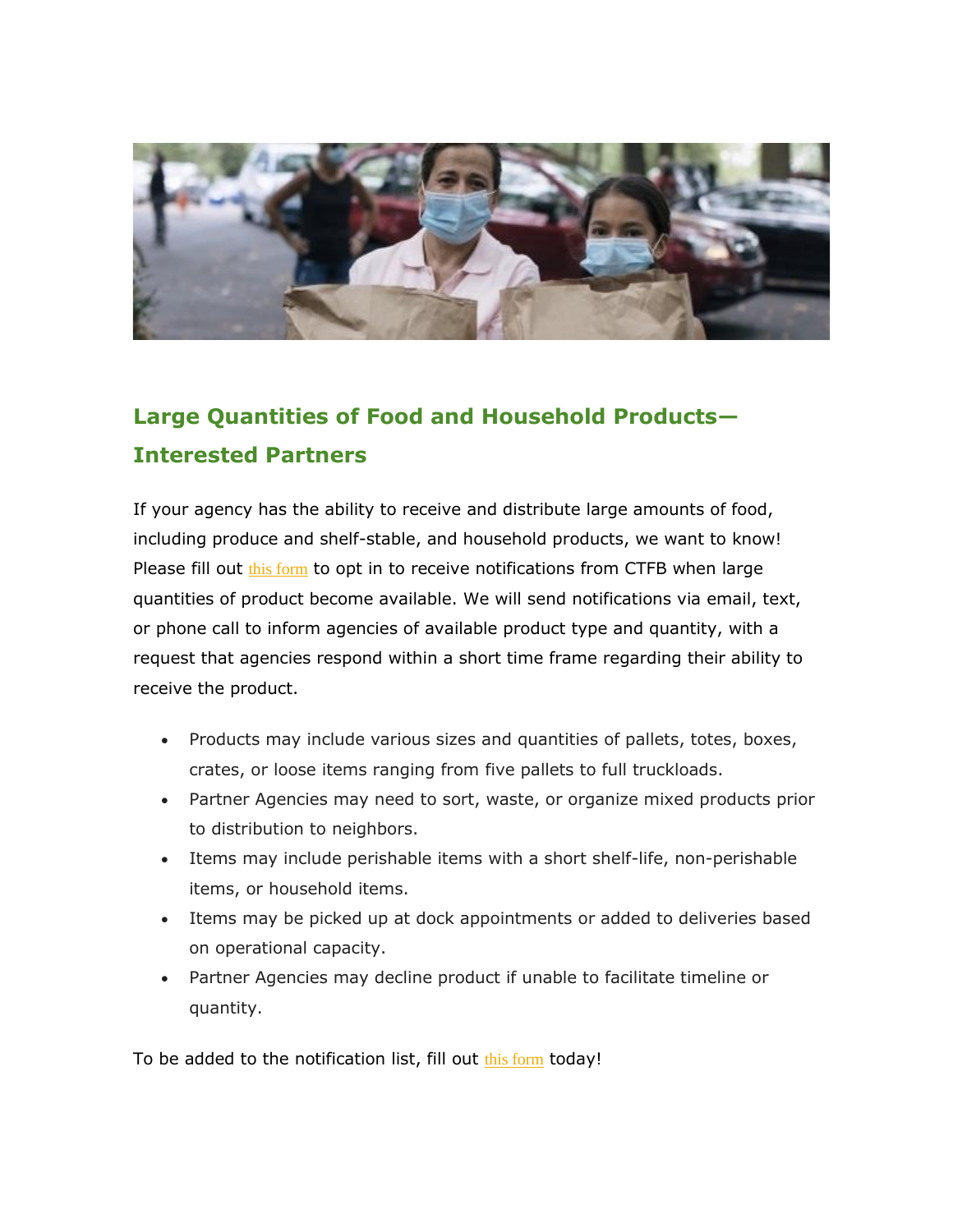#### **Summer Food Donation for Kids Out of School**

We received a donated supply of Turkey and Cheddar Snack Packs (HEB Hill Country Fare brand) this week that are now on the shopping list and **great for children out of school this month. The expiration for these snack packs is either 6/21/22 or 6/28/22,** so order ASAP! Ingredients include: White turkey, Cheddar Cheese, Crackers, and Nerds Candy.



Search for Item# 250001 on the Agency Express shopping list.

#### **Carrot Top Catering- Coming Soon!**



We hope your appetites are up Partners because **starting July 1st, 2022,** CTFB's Kitchen will open up their reservation books for Carrot Top Catering!

Carrot Top Catering will provide freshly crafted catered meals for your nonprofit events and meetings from our state-of-the-art commercial kitchen. By using Carrot Top Catering for your event or group meal, not only are you choosing delicious, homemade food from a menu curated by our talented chefs, you are also giving back directly to your community. Please visit our Carrot Top catering page [here](http://cafbtx.convio.net/site/R?i=dHAFkLRZvNp8KnE-63YE-OUae4uj140fC8AJKaOGgvo7x4U-Zos6mA) to take a quick look at some of the delicious menu items to help your team cool off this summer such as the Spinach, Strawberry, and Candied Pecan Salad. We look forward to catering to your appetite soon!

#### **CTFB Agency Dock Update**

Starting in June, agencies will sign-in at the window area to the left of the dock entrance. We will have signage directing agency staff and volunteers to the new sign-in area.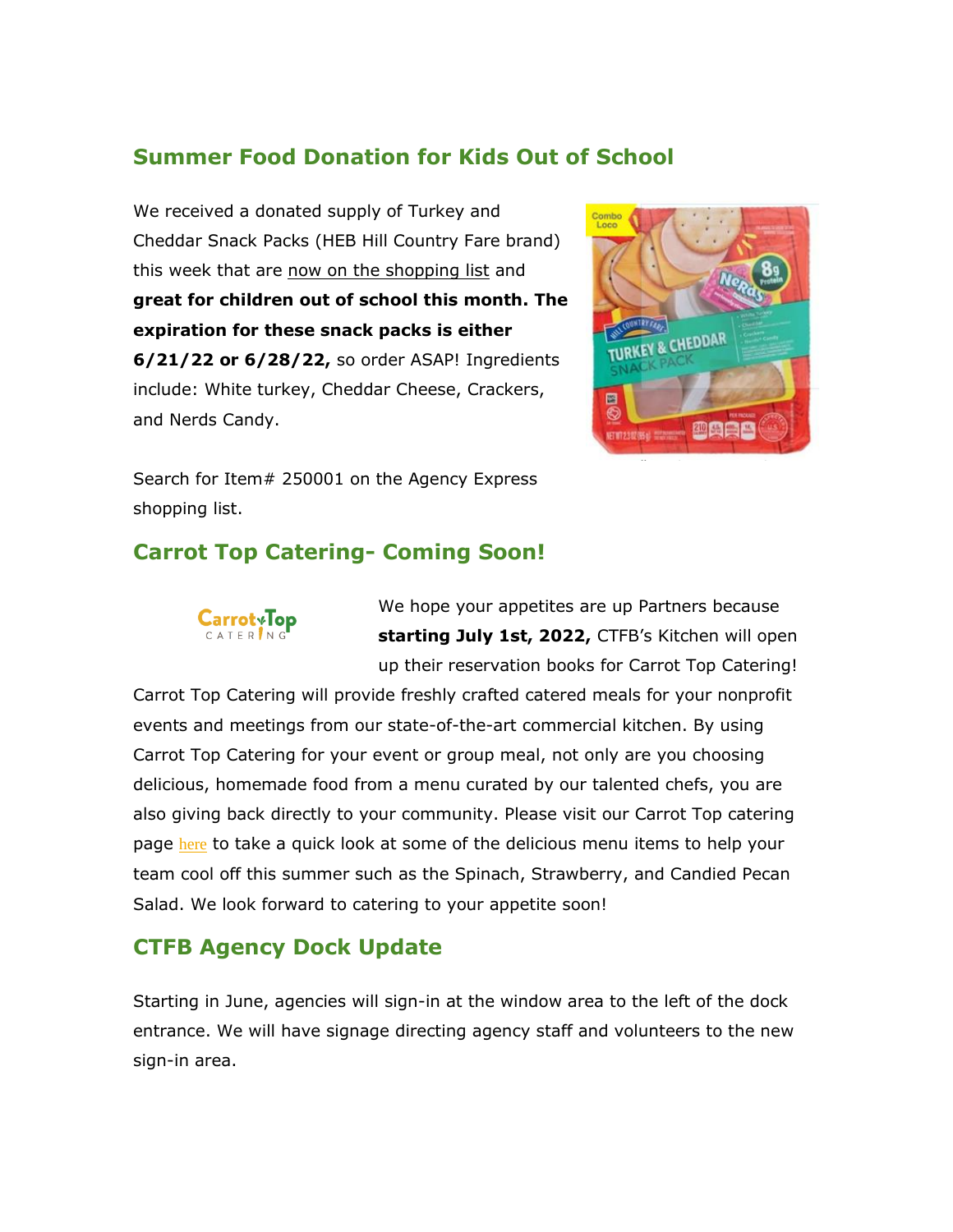A few reminders about CTFB Agency Dock Pick-up:

- If you are running late or need to cancel your dock appointment, call the **Agency Relations Hotline at 254-684-2503**
- Sign in before picking up your order, and sign out after receiving your order
- All agencies must check their order with the invoice prior to leaving the foodbank
- Arrive no earlier than **20 minutes** before your scheduled pick-up
- Food, drinks and electronic devices are prohibited
- Closed-toe shoes required (no sandals or flip flops allowed)
- Shop-for items must be boxed separately by category and weighed by Food Bank warehouse staff

If your agency is located near Belton or Waco, check out the [Food Hub](http://cafbtx.convio.net/site/R?i=APmyuZiE_0JLPnylrdfFwN8kl2zkugKvxRmBiNsNFqecNuPIVhHWbg)  [Container page](http://cafbtx.convio.net/site/R?i=APmyuZiE_0JLPnylrdfFwN8kl2zkugKvxRmBiNsNFqecNuPIVhHWbg) to gain similar access to free produce in your area!

#### **Signing Invoices**

Signing Order Invoices at the time of pick-up is required to ensure that all invoices are reviewed for accuracy. Make sure to sign both copies **including the one for your records.** Invoices then need to be kept onsite for 3 years so that they are available during site visits.

#### **Changing Locations:**

Please remember that all food must be prepared, stored, and distributed in an approved facility. CTFB food may never be stored or distributed at an alternate location without prior notice and approval. **If your agency is moving physical locations, please contact your AR Specialist to schedule a site visit for the new location.** During the transition to a new location, sites remain responsible for adhering to all TEFAP and CTFB policy regarding storing, handling, and distributing food.